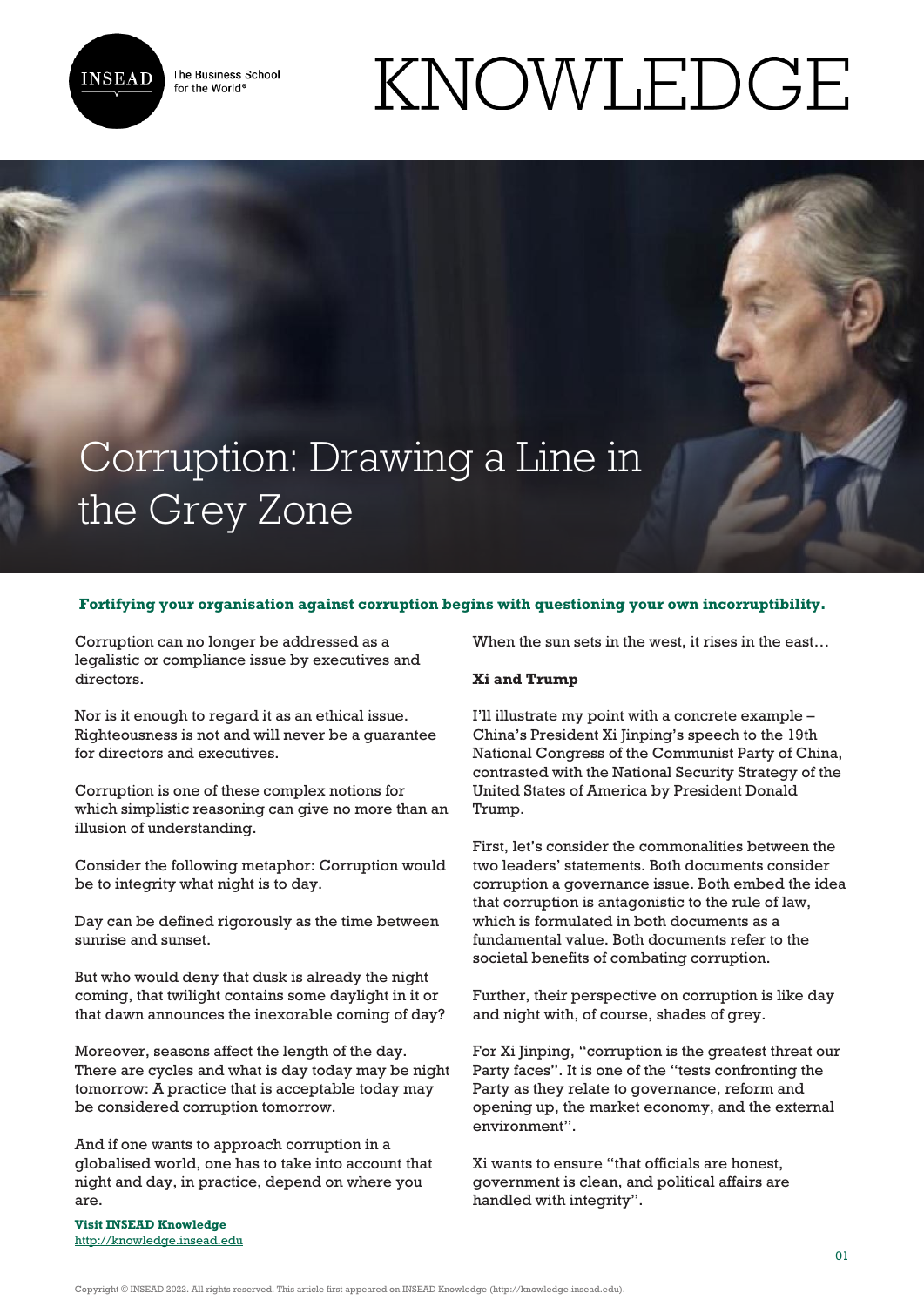The integrity of party officials will improve "the political ecosystem of the Party", "strengthen internal oversight" and protect "its close ties with the people".

Xi Jinping advocates anti-corruption to make the Chinese Communist Party better so as to contribute to the long-term stability of the country.

For Donald Trump, corruption also arises from weak governance and the failure of the rule of law. But he fingers a quite different set of culprits: "Transnational Criminal Organizations", "corrupt foreign officials", "corrupt elites", "repressive leaders [who] often collaborate to subvert free societies and corrupt multilateral organizations".

Trump's anti-corruption agenda is aimed at fighting "authoritarian states" and allowing U.S companies to "compete fairly in transparent business climates". In other words, Donald Trump advocates anticorruption to influence the global playing field, protect U.S. interests and contribute to political freedom and fair economic competition.

These two perspectives on corruption highlight two sides of what corruption can be.

On the one hand, corruption refers to the loss of integrity of a political system because of inappropriate economic incentives.

On the other hand, corruption refers to the loss of integrity of an economic system because of inappropriate political influence.

The question of whether economic or political power should drive global governance frames both Xi Jinping's and Donald Trump's perspectives on corruption.

### **Between the extremes**

It is risky for globalised companies to make business decisions – such as which non-market strategies or sales practices to employ abroad – through one of these perspectives alone. We need both to cover the full spectrum of corruption.

Some theoretical input can help define the different forms of corruption and anti-corruption.

A stance towards corruption that stresses politics at the expense of economics, as in Xi's discourse, is *relational*. In a relation, two identified parties cooperate to benefit from their joint activity. Most importantly, these parties share a common identity and exist together as a collective. It is this collective that they intend to protect by promoting the integrity of the relation.

A stance emphasising economics at the expense of politics, like in Trump's National Security Strategy, is *transactional*. In a transaction, two anonymous parties compete to benefit from an exchange. The object of the transaction makes the exchange beneficial for each party. These individual benefits drive the exchange and need to be protected by the integrity of the transaction.

Both of these stances have an absolute definition of integrity that is both culturally grounded and philosophically sound. Each has its own values, and its own value.

However, social interactions are a mixture of relations and transactions, and should be treated as such. Transactions or relations, economics or politics, competition or cooperation represent extremes that should never pretend to capture the full reality alone.

Integrity is not about purity. It is about the drawing of a line in the grey zone, a dynamic process that engages the actors, their references and their context.

#### **The limits of "zero tolerance"**

Because corruption is a grey zone, the inconvenient truth is that corrupt behaviours are not entirely evil. Similarly, those that are not corrupted may not be paragons of integrity either. Unfortunately, "zero tolerance" discourses about corruption do not give credit to this complexity.

This is not to excuse the petty corruption or all the forms of relations or transactions that are so perverted that they should rightly be called crimes and necessitate punishment.

It is to acknowledge the need for an acute analysis of the good and evil of social interactions, and that such an analysis will lead to necessarily contradictory judgments due to the complexity at hand.

Accepting the grey zone doesn't mean denying that some acts are darker than others. It is because you accept it that you can aim towards light with full conscience.

So for corporate leaders, effectively combating corruption is, first and foremost, about a critical attitude to one's own perspective on corruption. Do not hold the idea of corruption at arm's length, as though it were a problem too sordid to soil your hands with. Question your notions of what integrity looks like; consider the possibility that, in the complexity of business relationships, integrity sometimes shakes hands with corruption.

**Visit INSEAD Knowledge** <http://knowledge.insead.edu>

Copyright © INSEAD 2022. All rights reserved. This article first appeared on INSEAD Knowledge (http://knowledge.insead.edu).